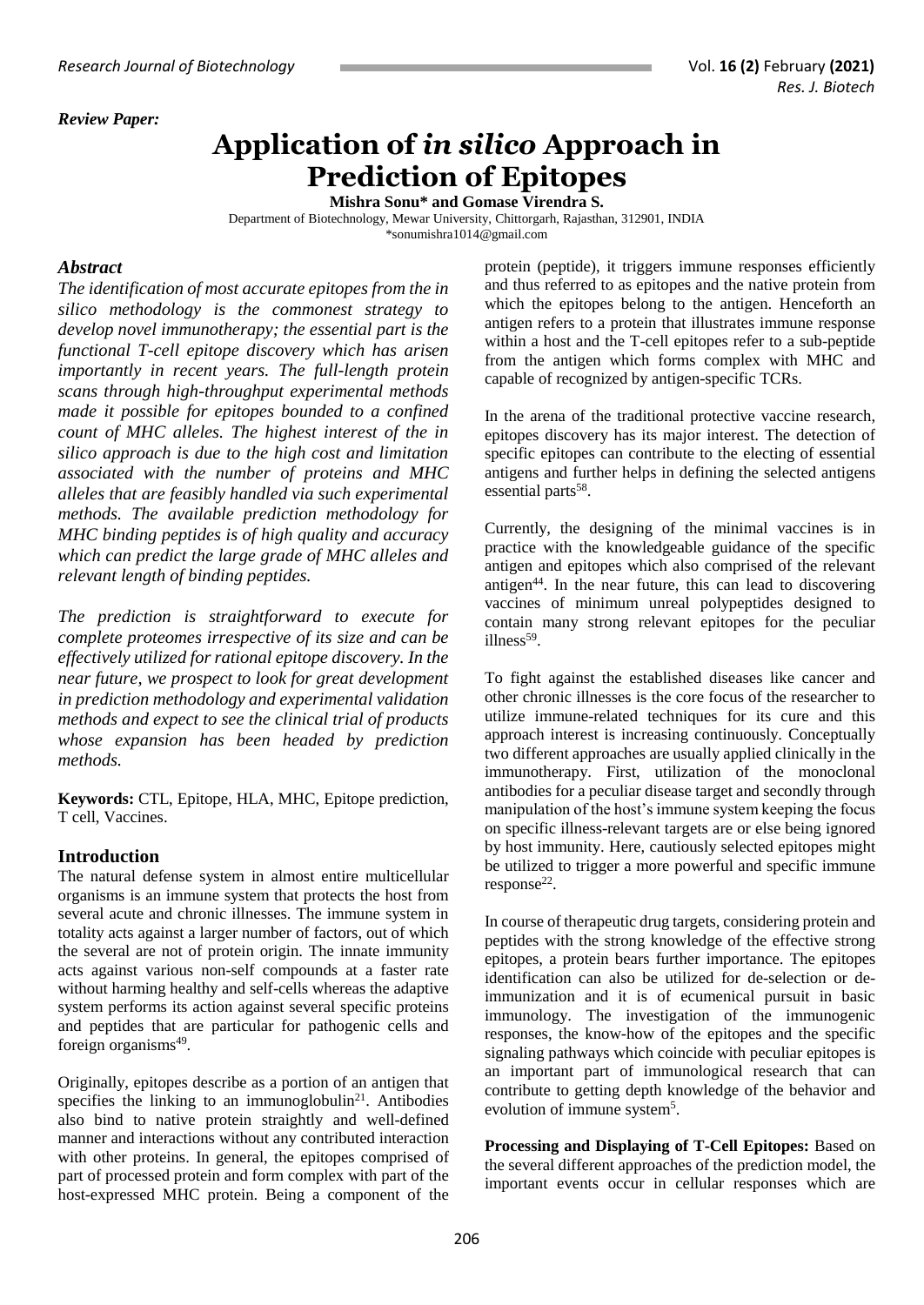summarized and described in the following details except for other details events that are not currently predictable through mathematical models or computational algorithms.

Once the complex is formed between T-cell epitopes with MHC proteins, it identified through TCRs on the surface of T cells with different functionality, T-helper (Th) cells and cytotoxic T lymphocytes (CTL). Apart from having dissimilar co-receptors, respectively CD4 and CD8, the MHC molecules introducing epitopes of Th or CTL have significant differences that appear to be ecumenical for jawed vertebrates, with one latterly found out an exception in cod fish that deficient of the genes that are particular for Th reactions<sup>60</sup>. Furthermore, only a limited panel of animals has been looked into in-depth concerning to their immune systems, therefore we only consider primarily the knowledge obtained by studying the human immune system.

The CTL triggered at a point when a TCR on a CD8+ T cell binds to an MHC class-I peptide complex introduced via a nucleated cell. The limited length of the binding peptide cause of its binding pattern to the MHC class I in a specified binding groove at the endpoint and preferable length of amino acids are nine. In the availability of the free peptides in the solution, the MHC class I protein capable to interchange bound peptides with them but in general, on the cell surface presented peptides originate within the cell from the long chain of polypeptide and protein.

In current reviews, the detail description of the presentation of pathways of MHC class I peptide is elaborated. 14,15,37 The protein tagged with regulatory protein ubiquitin is digested via the proteasome complex and generates short peptides. This process occurred in normal circumstances through the constitutive proteasome that has strong stochastic elements in cleavage preferences.<sup>31,61</sup> The generated peptides, some of them bind to the transporter associated with antigen processing (TAP) and transported into the endoplasmic reticulum (ER). After getting into the ER, the peptide is held securely at the inner side of the ER membrane will encounter semi-folded MHC class I molecules. Upon complete peptides entering in the ER, the specific peptides trigger encouraged folding of MHC and later on altered through the protein tapasin that has a chaperone-like function. 54,55 Complete folded MHC-peptide complexes will be carried to the cell surface where they will be present for binding by a desirable TCR.

The induction of the responses occurs when TCR on a CD4+ T cell binds to an MHC class II–peptide complex, which is commonly explicit in experts APCs<sup>72</sup>. The binding of peptides of any length is permission due to the open end groove of the MHC class II. The substantial processing occurs to the peptide before presenting by MHC class II at the cell surface and several times this process has been reviewed at various places in details. 8,32,38,76 The native protein partly degrades protein or protein complexes from extracellular space are the origin of the presented peptide

origination. Through the procedure of the phagocytosis the protein gets entry into the APC and completes the whole pathways of endosomic, the process includes denaturation and processing of protein via cathepsins like proteases.<sup>7,80</sup> The fully folded invariant chain (Ii) in the binding groove of MHC undergoes proteolysis then CLIP (MHC class IIassociated invariant chain peptide) exchanged with free peptides which are the outcomes of the proteolysis of the phagocytosis process of antigen facilitated through the activity of HLA-DM and then the fully loaded MHC class II translocate to the cell surface, which later on recognized via CD4+ T cells expressing a pertinent TCR. 1,6,29,33,65,73

#### **Predictions of T-cell epitopes**

**Prediction of peptide binding to MHC class I:** Currently, in epitope discovery, *In Silico* method of T cell prediction is of point of interest for a researcher as of the number of resources required for entire epitope scans. The binding of the peptide to the MH molecule is not only important to become an epitope but it is the most restrictive phase in the pathway from native protein to an immune response. Study describes that on average, out of 200 only one of the possible peptides that originates from native protein binds to MHC class I protein<sup>78</sup> whereas this estimate is somewhat unpredictable in case of MHC class I protein. In both cases, the binding of the peptide position and affinity is an interesting part for the inventing of prediction techniques. 31,35,40,45

For evaluation, any prediction methods depend on data, but in some techniques like structure-based techniques utilize knowledge of docking and molecular interactions. 19,28,62 were also developed. Hence, it's very much clear that from observation that the more data led to a more accurate prediction technique. The information about the binders is much more substantial than the non-binders and this binder's detection improves the success and improved prediction approach. In the recent, accelerated process can be observed in developing the accurate prediction method through the beneficial scientific collaboration among experimentalists, assay developers and bioinformatics prediction  $developers<sup>26</sup>$ .

Commonly, the chances of binding to the same peptide increases if the sequence distance among two proteins is smaller, but this is not constantly true of all, exception has been reported and even for two HLAs with highest homology degree, a significant peptides number binding to one protein might not get bind to other. To get the folded or re-foldable MHC protein expression from a bigger number of distinct alleles is one of the most arduous and expensive phases in MHC-peptide binding assays and in the peptide synthesis.

However, in case of the synthesized peptide this task becomes more effortless and economically feasible to test the binding affinity and capability to several available MHC proteins and further thus synergy encourages the quantity of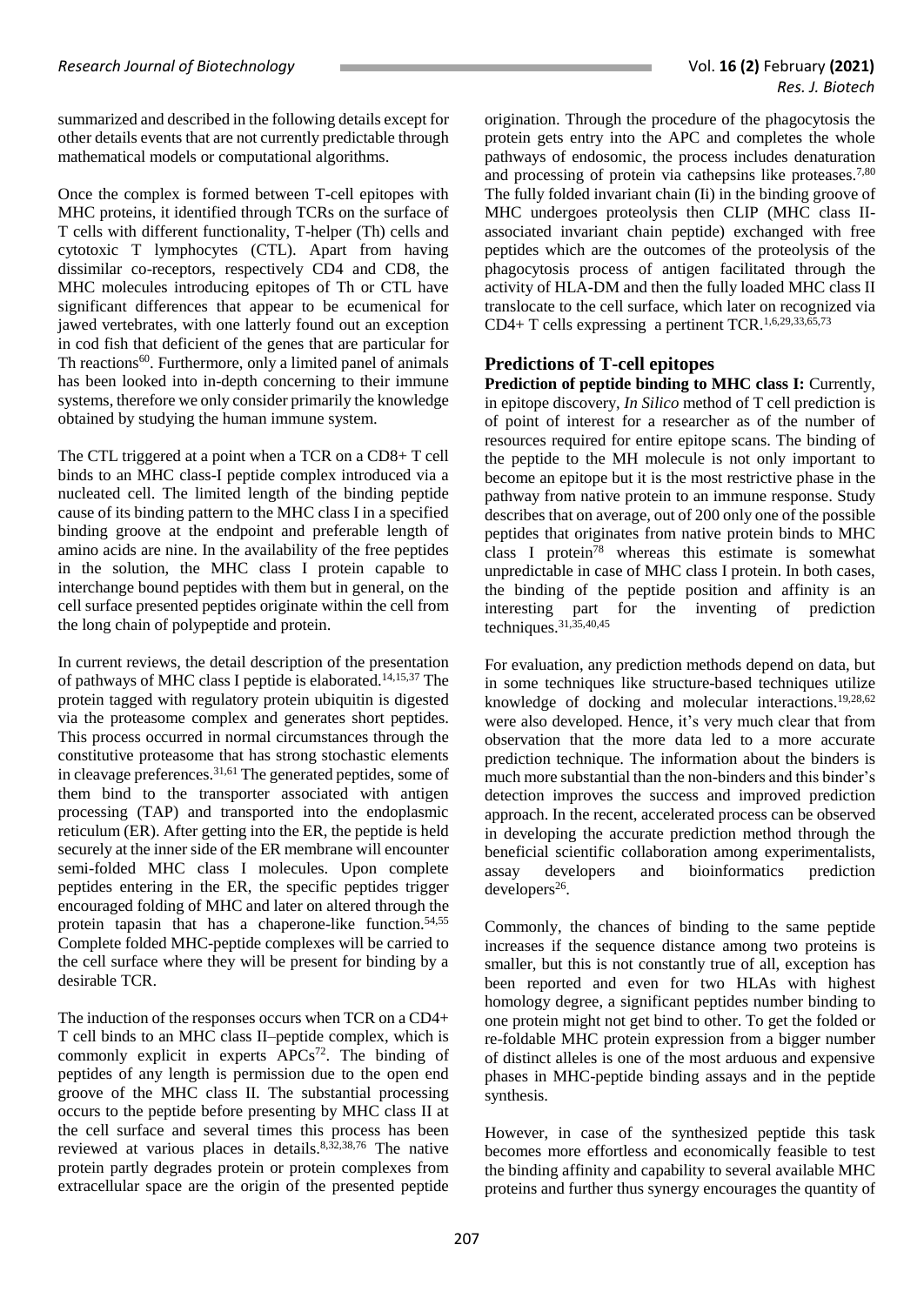presentable affinity data for each HLA allele significantly. The obtained data kind can contribute significantly to prediction system development and also for the iteration loops. 85,86 The pan-allele prediction approach is the most successful predictor which is trained to predict the affinity of a given MHC-peptide combination. 24,35,39

Predictive algorithms used are: binding matrices<sup>2,12,25,42,46-</sup> 48,51,56,57,63,64, artificial neural networks-ANN3,4,41,46,82 , hidden Markov models-HMM<sup>82</sup>, support vector machines<sup>9,11,77,83</sup>, structure-based model<sup>28,62</sup>, partial least square function<sup>19</sup> and peptide-peptide distance function<sup>26</sup>.

Currently, there are several advanced methods that can predict HLA-I binding peptide and can be easily accessible through the internet [Table 1].

| ID             | <b>Abbreviation</b> | <b>Servers</b>                | <b>Prediction</b><br>algorithm | <b>URLs</b>                                                             |
|----------------|---------------------|-------------------------------|--------------------------------|-------------------------------------------------------------------------|
| 1              | <b>BIMAS</b>        | <b>BIMAS</b>                  | Matrix                         | http://www-bimas.cit.nih.gov/molbio/hla_bind/                           |
| $\overline{c}$ | HLA_LI              | <b>HLA Ligand</b>             | Matrix                         | http://hlaligand.ouhsc.edu/prediction.htm                               |
| 3              | <b>IEDB_ANN</b>     | IEDB (ANN)                    | <b>ANN</b>                     | http://tools.immuneepitope.org/analyze/html/mhc_bind<br>ing.html        |
| $\overline{4}$ | <b>IEDB_ARB</b>     | <b>IEDB</b> (ARB)             | Matrix                         | http://tools.immuneepitope.org/analyze/html/mhc_bind<br>ing.html        |
| 5              | IEDB_SMM            | IEDB (SMM)                    | Matrix                         | http://tools.immuneepitope.org/analyze/html/mhc_bind<br>ing.html        |
| 6              | MAPPP_B             | MAPPP (Bimas)                 | Matrix                         | http://www.mpiib-berlin.mpg.de/MAPPP/binding.html                       |
| 7              | MAPPP_S             | MAPPP (SYFPEITHI)             | Matrix                         | http://www.mpiib-berlin.mpg.de/MAPPP/binding.html                       |
| 8              | MHC_BP              | <b>MHC Binder Prediction</b>  | Matrix                         | http://www.vaccinedesign.com/                                           |
| 9              | MHC_BPS             | MHC-BPS                       | <b>SVM</b>                     | MHC-BPS http://bidd.cz3.nus.edu.sg/mhc/                                 |
| 10             | MHCI_MM             | MHC-I (Multiple matrix)       | Structure-based<br>model       | http://atom.research.microsoft.com/hlabinding/hlabind<br>ing.aspx       |
| 11             | MHCI_SM             | MHC-I (Single matrix)         | Structure-based<br>model       | http://atom.research.microsoft.com/hlabinding/hlabind<br>ing.aspx       |
| 12             | MHCP_I              | <b>MHCPred</b> (Interactions) | Partial least<br>square        | http://www.jenner.ac.uk/MHCPred/                                        |
| 13             | MHCP AA             | MHCPred (Amino Acids)         | Partial least<br>square        | http://www.jenner.ac.uk/MHCPred/                                        |
| 14             | MULTI_ANN           | MULTIPRED (ANN)               | <b>ANN</b>                     | http://antigen.i2r.a-star.edu.sg/multipred1/                            |
| 15             | MULTI_HMM           | MULTIPRED (HMM)               | <b>HMM</b>                     | http://antigen.i2r.a-star.edu.sg/multipred1/                            |
| 16             | MULTI_SVM           | MULTIPRED (SVM)               | <b>SVM</b>                     | http://antigen.i2r.a-star.edu.sg/multipred1/                            |
| 17             | NETM_ANN            | NetMHC (ANN)                  | <b>ANN</b>                     | http://www.cbs.dtu.dk/services/NetMHC/                                  |
| 18             | NETM_WM             | NetMHC (Weight Matrix)        | Matrix                         | http://www.cbs.dtu.dk/services/NetMHC/                                  |
| 19             | NHP_ANN             | nHLAPred (ANNPred)            | <b>ANN</b>                     | http://www.imtech.res.in/raghava/nhlapred/neural.html                   |
| 20             | NHP_CP              | nHLAPred (ComPred)            | <b>ANN</b> and Matrix          | http://www.imtech.res.in/raghava/nhlapred/comp.html                     |
| 21             | <b>PEPDIST</b>      | PepDist                       | distance function              | http://www.pepdist.cs.huji.ac.il/                                       |
| 22             | PEPC_M              | PeptideCheck (Matrix)         | Matrix                         | http://www.peptidecheck.org/                                            |
| 23             | <b>PREDEP</b>       | Predep                        | Structure-based<br>model       | http://margalit.huji.ac.il/Teppred/mhc-bind/index.html                  |
| 24             | <b>PROPRED</b>      | ProPred1                      | Matrix                         | http://www.imtech.res.in/raghava/propred1                               |
| 25             | <b>RANKPEP</b>      | Rankpep                       | Matrix                         | http://bio.dfci.harvard.edu/Tools/rankpep.html                          |
| 26             | <b>SMM</b>          | <b>SMM</b>                    | Matrix                         | http://zlab.bu.edu/SMM/                                                 |
| $27\,$         | SVMHC_M             | <b>SVMHC (MHCPEP)</b>         | <b>SVM</b>                     | http://www.sbc.su.se/~pierre/svmhc/new.cgi                              |
| 28             | SVMHC_S             | SVMHC (SYFPEITHI)             | <b>SVM</b>                     | http://www.sbc.su.se/~pierre/svmhc/new.cgi                              |
| 29             | <b>SVRMHC</b>       | <b>SVRMHC</b>                 | <b>SVM</b>                     | http://SVRMHC.umn.edu/SVRMHCdb                                          |
| 30             | <b>SYFPEITHI</b>    | <b>SYFPEITHI</b>              | Matrix                         | http://www.syfpeithi.de/Scripts/MHCServer.dll/Epitop<br>ePrediction.htm |

| Table 1                                           |  |
|---------------------------------------------------|--|
| Prediction servers list of HLA-I binding peptides |  |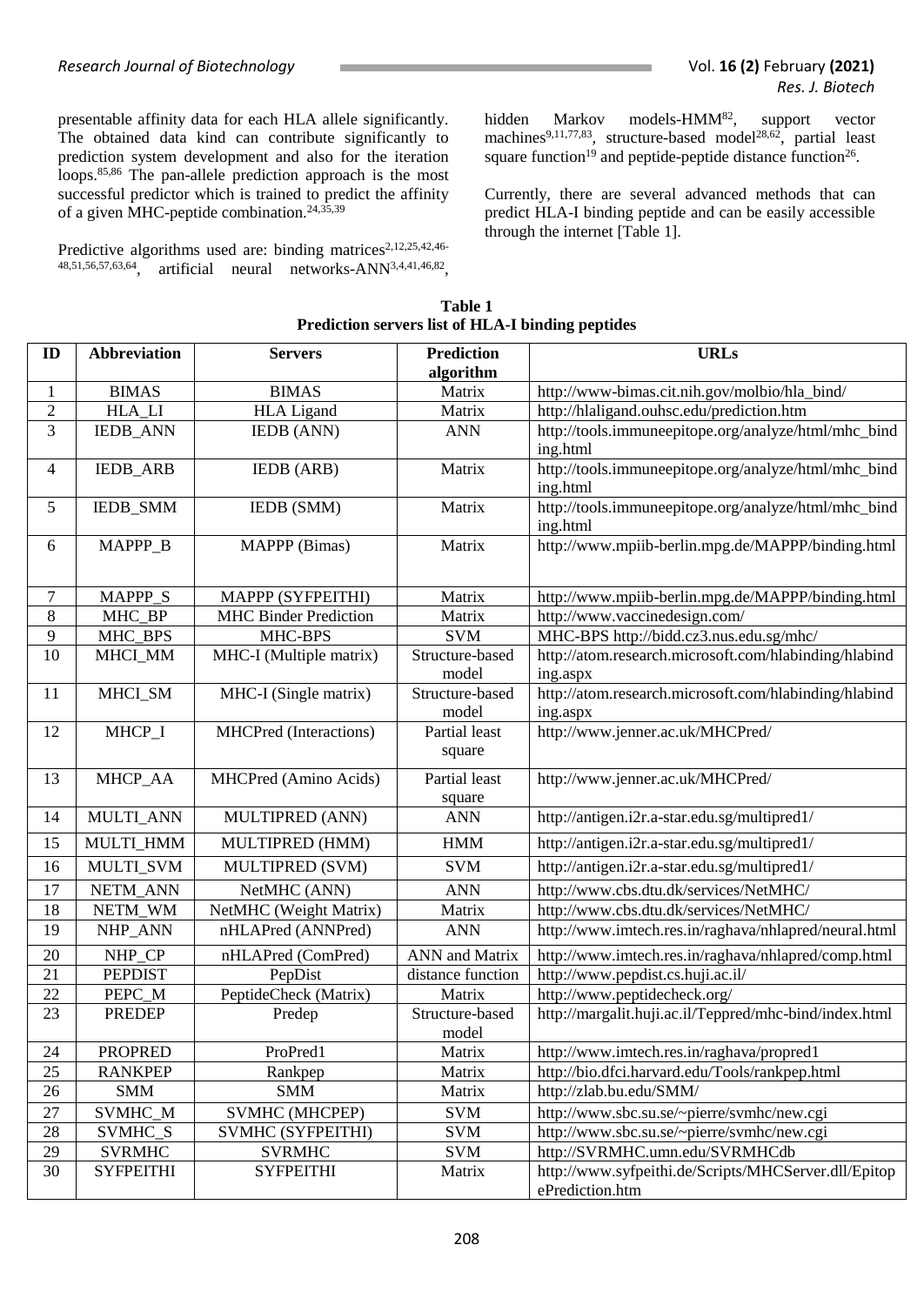**Prediction of Th epitopes:** The defining of the binding core motif from the peptide binding data is a difficult theoretical and experimental issue in the case of MHC class II binding because of its continuous nine amino acids residue stretch and occurrence in a large stretch of peptide length of 12 to 20 residue ranges. Moreover, the protein of the MHC class II comprised of the two chains (HLA-DQ and HLA-DP), both chains actively play a role in binding of peptide and both are polymorphic residues.

Henceforth, a similar degree of the HTP biochemical assays is not present in comparison to class I MHC protein for the peptide-binding because locating the binding core accurately is a challenging task. To this limitation, the binding data availability is lesser in the case of MHC class I protein which restricts the development of improved prediction approach. Currently, there are few validated accurate prediction approaches available for peptide binding to many HLA-DR alleles and other HLA-DQ and HLA-DP<sup>75</sup> .

The prediction of the MHC of non-human mammal's validation is performed for quite limited allele's number because of the availability of the lesser-known data<sup>43</sup>. There are prediction approaches like pan-MHC prediction which have been developed to predict any mammalian MHC class II protein. The possibility to produce class II multimers technically it is complicated in case of producing re-foldable class II recombinantly<sup>27,74</sup>.

# **Computational approaches to predict potential T cell binding-epitopes**

Discriminating the immunoprotective epitope from the nonone is the essential step in vaccine development. The interface among T-cells and ligands with accuracy can be modeled because of the boundation of the T- cell epitopes to MHCs in a linear form. Based on the information that epitopes are linked together into binding groove of class I and class II MHCs molecules via interaction among their side chain R group and pocket located on the surface of the MHC, several T cell epitopes- mapping algorithms were established and this has been used to develop efficient and rapid tools to detect T- cell epitopes. 10,13,18,36,52,81

Currently, the tools have been designed with wide allelic coverage with an accuracy level of 90-95% in range for prediction of the MHC-I binding peptides<sup>23,24,34</sup>. RANKPEP, out of several servers for MHC alleles, predicts binders from the sequence of protein or alignments of sequence to MHC-I and II molecules through PSSMs (Position Specific Scoring Matrices) and also predicts the MHC-I ligands whose C- terminal end is resultant of the proteosomal cleavage<sup>53</sup>.

Since 2011, the NetMHCpan prediction method is utilized by the IEDB Analysis Resource database, this produces a quantitative prediction of the affinity of any peptide-MHC class I interaction with coverage of HLA-A and HLA-B for humans, chimpanzee, macaque, gorilla, cow, pig and mouse.

This makes up one of the elite databases that admits this form of organisms $^{24}$ .

The next comprehensive approach is nHLAPred that utilizes sixty-seven MHC alleles prediction of MHC I binding peptides, which is based on ANNs (Artificial Neural Networks) and QM (Quantitative Matrices). This server facilitates twin options of Compred and ANNPred but the most wide-ranging one is 'Compred' that is based on the hybrid technique of ANN and QM<sup>4</sup>. NetMHC server anticipates the binding peptides to enumerate of dissimilar HLA alleles employing ANNs. ANNs have been trained for seventy-eight different human MHC (HLA) alleles standing for all twelve HLA-A and -B Supertypes. Moreover, predictions for forty-one animals including a monkey, cattle, pig and mouse alleles are also accessible<sup>34</sup>.

Kernel-based Inter-allele peptide binding prediction SyStem (KISS) identifies whether nine-mer peptides will bind to MHC-I molecule for sixty-four alleles with applying SVM multitask Kernel, to leverage the usable training selective information across the alleles, which meliorates its veracity especially for the alleles with few experienced epitopes. The predictor is trained on databases that contain known epitopes from SYFPEITHI, MHCBN, LANL and IEDB databases. Although there are other servers available to identify MHC-I binding predictors, the servers' names are listed in table 2.

*In silico* **Approach Accuracy:** In the past few years, a number of the prediction tools have been designed and their accuracy has been checked thoroughly and their accuracy prediction ranges from 86-93%<sup>67</sup>. In an open competition, some of the designed methods are analyzed $84$  and it was found that all latest prediction methods are more improved and accurate compared to the two pioneer methods BIMAS<sup>47</sup> and  $SYFPEITHI<sup>56</sup>$ , but still very much in practice in the discovery of epitopes. The general recommendation of the tools is listed in table 3 based on accuracy, speed and consistent availability.

Comparative study of the tools is yet a difficult task because of the following aspects:

(i) The short in the documentation of a set of data and prediction approaches,

(ii) The inaccessibility of standard dataset to assess the available approaches,

(iii) The code inaccessibility that implements the techniques,

(iv) The deficient of an amalgamated resultant format, which complicates the procedure of aggregating the results of respective servers to get consensus predictions<sup>16,17</sup>.

Therefore, it is indispensable to build standardized data delegacies that enable the examination of distinct prediction approaches on a standardized dataset to liken the technique and originate meta-servers that are going to be blending of multiple predictions tools<sup>68</sup>.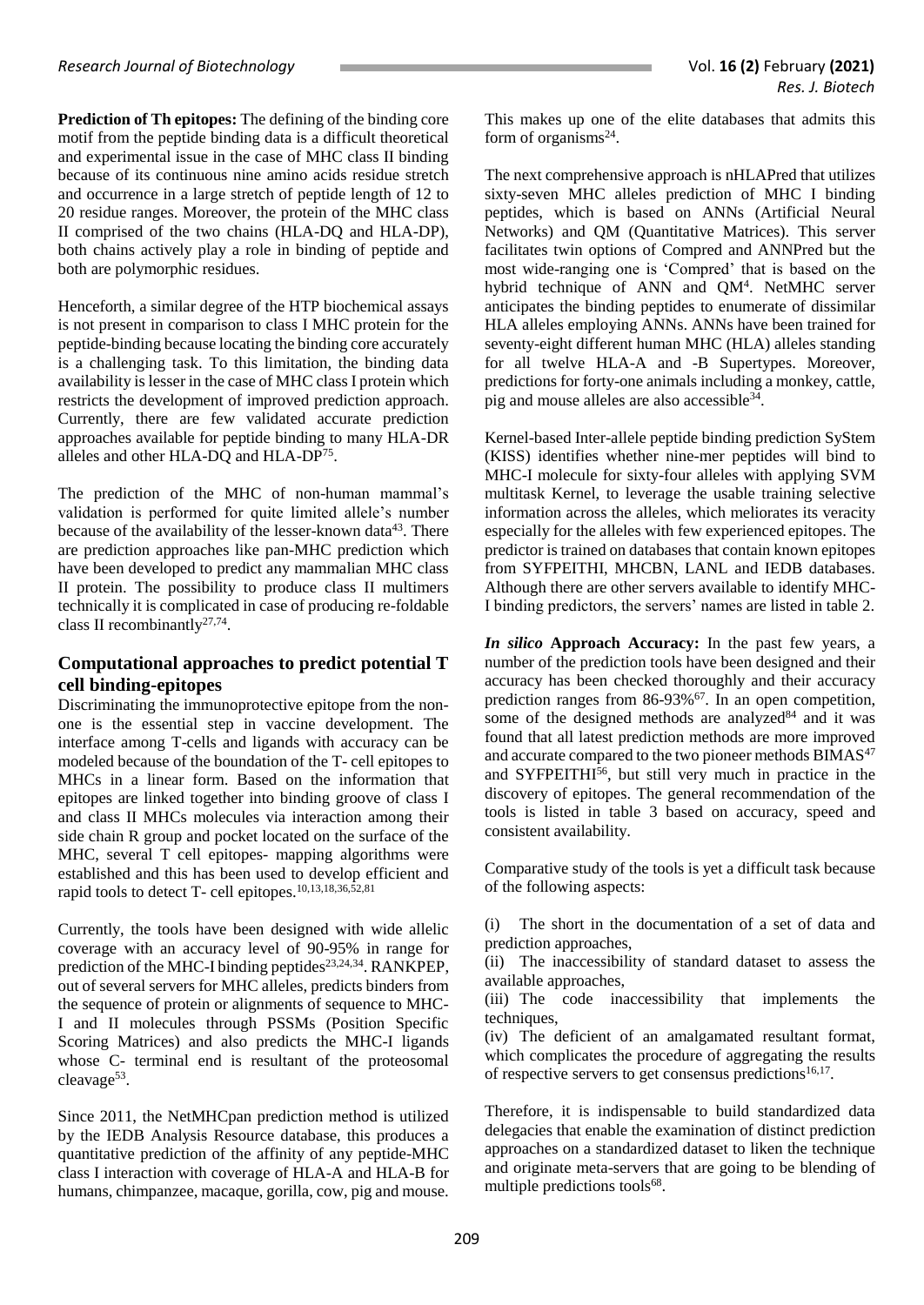| Table 2                                   |
|-------------------------------------------|
| List of T-cell epitope prediction servers |

| <b>Server</b><br>name | <b>Predictive</b><br>server for |                | <b>Predictive method</b>        | Link                                                            |
|-----------------------|---------------------------------|----------------|---------------------------------|-----------------------------------------------------------------|
|                       | <b>MHC</b>                      | <b>MHC</b>     |                                 |                                                                 |
|                       | L                               | $\mathbf{I}$   |                                 |                                                                 |
| EpiJen                | 24                              |                | Multi-step algorithm            | http://www.ddg-pharmfac.net/epijen/EpiJen/EpiJen.htm            |
| <b>SYFPEITHI</b>      | 42                              | $\overline{7}$ | Published motifs                | http://www.syfpeithi.de/bin/MHCServer.dll/EpitopePrediction.htm |
| <b>ANNPRED</b>        | 30                              |                | ANN-regression                  | http://www.imtech.res.in/raghava/nhlapred/neural.html           |
| <b>BIMAS</b>          | 41                              |                | Published coefficient<br>tables | http://www-bimas.cit.nih.gov/molbio/hla_bind/                   |
| ProPred I             | 47                              |                | Quantitative matrix             | http://www.imtech.res.in/raghava/propred1/                      |
| ProPred               |                                 | 51             | Quantitative matrix             | http://www.imtech.res.in/raghava/propred/                       |
| <b>MHCPred</b>        | 14                              | 11             | Additive method                 | http://www.ddg-pharmfac.net/mhcpred/MHCPred/                    |
| MHC2Pred              |                                 | 42             | SVM-based method                | http://www.imtech.res.in/raghava/mhc2pred/                      |
| <b>NetMHC</b>         | 57                              |                | ANN based method                | http://www.cbs.dtu.dk/services/NetMHC/                          |
| <b>PREDEP</b>         | 13                              |                | Published coefficient           | http://margalit.huji.ac.il/Teppred/mhc-bind/index.html          |
|                       |                                 |                | tables                          |                                                                 |
| <b>RANKPEP</b>        | 118                             | 62             | <b>PSSM</b>                     | http://bio.dfci.harvard.edu/RANKPEP/                            |
| <b>SVMHC</b>          | 33                              | 51             | SVM-based method                | http://abi.inf.uni-tuebingen.de/Services/SVMHC                  |
| <b>IEDB</b>           | 77                              |                | ANN and SMM                     | http://tools.immuneepitope.org/analyze/html/mhc_processing.html |
| binding               |                                 |                | method                          |                                                                 |
| EpiVax                | 6                               | 8              | Epimatrix algorithm             | http://www.epivax.com/                                          |
| <b>MMBPred</b>        | 46                              |                | <b>Ouantitative matrix</b>      | http://www.imtech.res.in/raghava/mmbpred/                       |
| <b>NetCTL</b>         | 12                              |                | ANN-regression                  | http://www.cbs.dtu.dk/services/NetCTL                           |
| nHLAPred              | 67                              |                | <b>Artificial Neural</b>        | http://www.imtech.res.in/raghava/nhlapred/                      |
|                       |                                 |                | <b>Networks</b>                 |                                                                 |
| <b>KISS</b>           | 64                              |                | SVM based method                | http://cbio.ensmp.fr/kiss/                                      |
| <b>SVRMHC</b>         | 36                              | 6              | SVM-basedmethod                 | http://svrmhc.biolead.org/                                      |
| <b>IMTECH</b>         |                                 | 3              | Quantitative matrix             | http://www.imtech.res.in/raghava/mhc                            |

**Table 3 Recommended MHC binding prediction tools**

| <b>Name</b>        | Prediction           | <b>Immune Epitope Database analysis tool</b> | <b>CBS</b> prediction servers |
|--------------------|----------------------|----------------------------------------------|-------------------------------|
| <b>NetMHCpan</b>   | MHC class I binding  | <b>NetMHCpan</b>                             | NetMHCpan                     |
| <b>NetMHCCons</b>  | MHC class I binding  |                                              | <b>NetMHCCons</b>             |
| <b>SMM</b>         | MHC class I binding  | smm                                          |                               |
| <b>NetMHCIIpan</b> | MHC class II binding | <b>NetMHCIIpan</b>                           | <b>NetMHCIIpan</b>            |

Many distinct databases are present currently to detect T and B-cell epitopes. However, further developments are still required.

**Bioinformatics tools for predicting potential B cell binding epitopes:** B cell receptor or antibodies identify Bcell epitopes in their native structure. The prediction of the B-cell is very much similar to the prediction of T cell. The continuous B cell prediction methods are based on properties of the amino acids like charge, hydrophilicity, hydrophobicity, area of exposed surface and secondary structure whereas discontinuous B-cell prediction of epitopes necessitates the antigen structure in 3D form. 19,68,79 Some comprehensive continuous and discontinuous B-cell epitopes prediction resources are listed in table 4. The Bcepred tool for prediction of B-cell epitopes is based on properties of physiochemical like hydrophilicity, flexibility, polarity and exposed surface on a non-redundant dataset.

The dataset comprises of 1029 B-cell epitopes received from the Bcipep database and an equal number of non-epitopes obtained randomly from the Swiss-Prot database. The accuracy of this prediction approach based on abovementioned properties varies between 52.92% to 57.53%<sup>69</sup>. The ABCpred server based on neural networks and accuracy estimates of 65.93%<sup>68</sup>. The site of linear B-cell epitopes is predicted through another server BepiPred that is a union of a hidden Markov model and a propensity scale method<sup>50</sup>.

Disco Topes tools predict discontinuous B cell epitopes from the 3D structure of proteins. The net scores are figured by aggregating the propensity scores of residues in spatial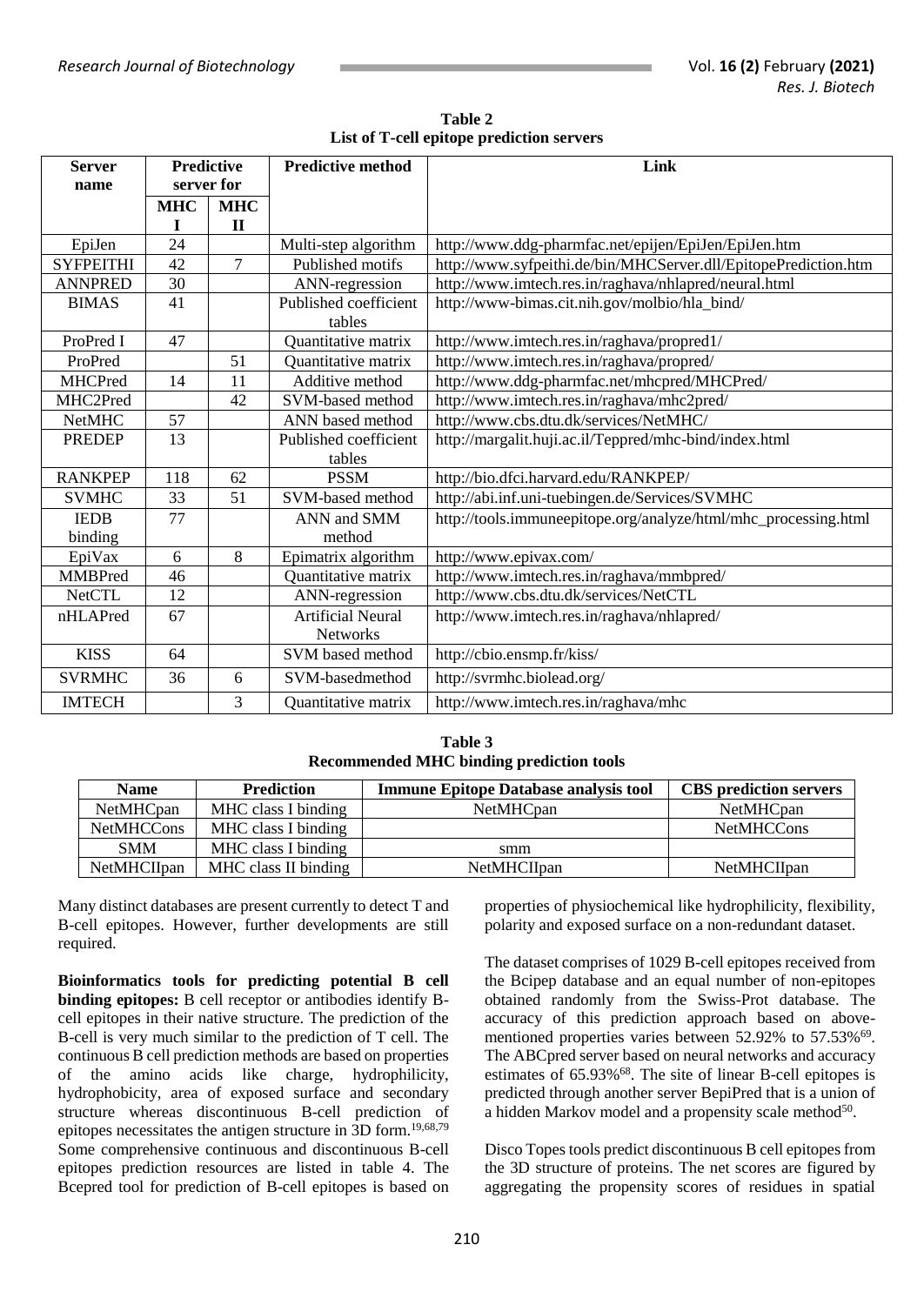proximity and the contact numbers. This server also identifies epitopes in complexes of multiple chains<sup>30</sup>.

This tool on with BEpro (formerly known as PEPITO) and SEPPA (Spatial Epitope Prediction of Protein Antigens) needs a 3-D structure as input specifically, in PDB format<sup>70</sup>. Employing SEPPA, every residue in the inquiry protein will be given a score concording to information from its vicinity residues. The higher score symbolizes to the higher probability of the residue to be involved in an epitope<sup>71</sup>. ElliPro, the most demanding tool in this field predicts linear and discontinuous epitopes based on a protein antigen's 3-D structure. This tool links each predicted epitope with a score defined as a PI (Protrusion Index) value.

Homology modeling based 3-D structure prediction is performed based on the user-selected structure template for the input protein sequence, then compute the linear and discontinuous epitopes based on the predicted protein structure. Some other bioinformatics tools to predict continuous and discontinuous B cell epitopes are included in table 4. All of these consolidative tools constitute a possibility for the expansion of a new vaccine in special those that aim at the elicitation of humoral responses.

# **Conclusion**

In this review, we discussed several T-cell epitope prediction tools discovery, its accuracy. The feasibility and sensitivity of the HTP ex vivo method are not up to the mark for elaborated assay types for an extensive number of HLA alleles and pathogens to make a complete proteome scan. Also, the application of the pure assay-based methods detecting the subdominant epitopes is a challenge but can take an essential part in treating certain illnesses whereas the *in silico* models contribute significantly to identify the potent sub-dominant epitopes. In the end, we believe that a conjunctive attempt in a non-hostile arms race of the exploitation of assay procedures and computational modeling will lead to reciprocal welfares.

The process of selecting the potential epitopes is enabled through bioinformatics tools without any hazardous risk. The application of this approach represents an upper hand advantage with speedy outputs and lowers cost over conventional vaccinology techniques. Regardless of numerous epitope prediction techniques availability, building up a systematic appraisal of dissimilar approaches on the standard norm datasets is required. It is expected that in the next few years, the development will be seen in the Tcell prediction method significantly. The development will also be likely seen in inaccurate predictions not only for all HLA-DR alleles, but also for HLA-DQ and -DP alleles and probably for MHC class II proteins from several other mammals as well.

Peptides spotted or synthesized in microarrays can be used to measure a very high number of different peptides in one go. The micro-array peptide chip technology is growing and seems to be appropriate for multi peptide assessment hereafter; especially for MHC class II because of the presence of the binding groove open end of the peptide allowing MHC to link with the peptide despite peptide one end immobilization. The development of computational methods in combination with general obtained biological knowledge will lead to the possibility of highly personalized treatments. Such treatments might be seen in trials against untreatable serious diseases within 5 years period and most certainly within the next 10 years.

| Server name           | <b>Type of Prediction</b>                   | Link                                                    |
|-----------------------|---------------------------------------------|---------------------------------------------------------|
| <b>B</b> cepred       | Prediction of continuous B-cell epitopes    | http://www.imtech.res.in/raghava/bcepred/               |
| <b>BepiPred</b>       | Prediction of continuous B-cell epitopes    | http://www.cbs.dtu.dk/services/BepiPred/                |
| ABCPred               | Prediction of continuous B-cell epitopes    | http://www.imtech.res.in/raghava/abcpred/               |
| <b>BEST</b>           | Prediction of continuous B-cell epitopes    | http://biomine.ece.ualberta.ca/BEST/                    |
| <b>EPCES</b>          | Prediction of discontinuous B-cell epitopes | http://sysbio.unl.edu/services/EPCES/                   |
| Discotope             | Prediction of discontinuous B-cell epitopes | http://www.cbs.dtu.dk/services/DiscoTope/               |
| <b>BEPro (PEPITO)</b> | Prediction of discontinuous B-cell epitopes | http://pepito.proteomics.ics.uci.edu/                   |
| <b>SEPPA</b>          | Prediction of discontinuous B-cell epitopes | http://lifecenter.sgst.cn/seppa/index.php               |
| EpiSearch             | Prediction of discontinuous B-cell epitopes | http://curie.utmb.edu/episearch.html                    |
| MimoPro               | Prediction of discontinuous B-cell epitopes | http://informatics.nenu.edu.cn/MimoPro                  |
| <b>MIMOX</b>          | Prediction of discontinuous B-cell epitopes | http://immunet.cn/mimox/                                |
| Pep-3D-Search         | Prediction of discontinuous B-cell epitopes | http://kyc.nenu.edu.cn/Pep3DSearch                      |
| Epitopia              | Prediction of continuous and discontinuous  | http://epitopia.tau.ac.il/                              |
|                       | <b>B-cell epitopes</b>                      |                                                         |
| PepSurf               | Prediction of continuous and discontinuous  | http://pepitope.tau.ac.il                               |
|                       | <b>B-cell epitopes</b>                      |                                                         |
| ElliPro               | Prediction of continuous and discontinuous  | http://tools.immuneepitope.org/tools/ElliPro/iedb_input |
|                       | <b>B-cell epitopes</b>                      |                                                         |

**Table 4 Comprehensive list of B cell epitope prediction servers.**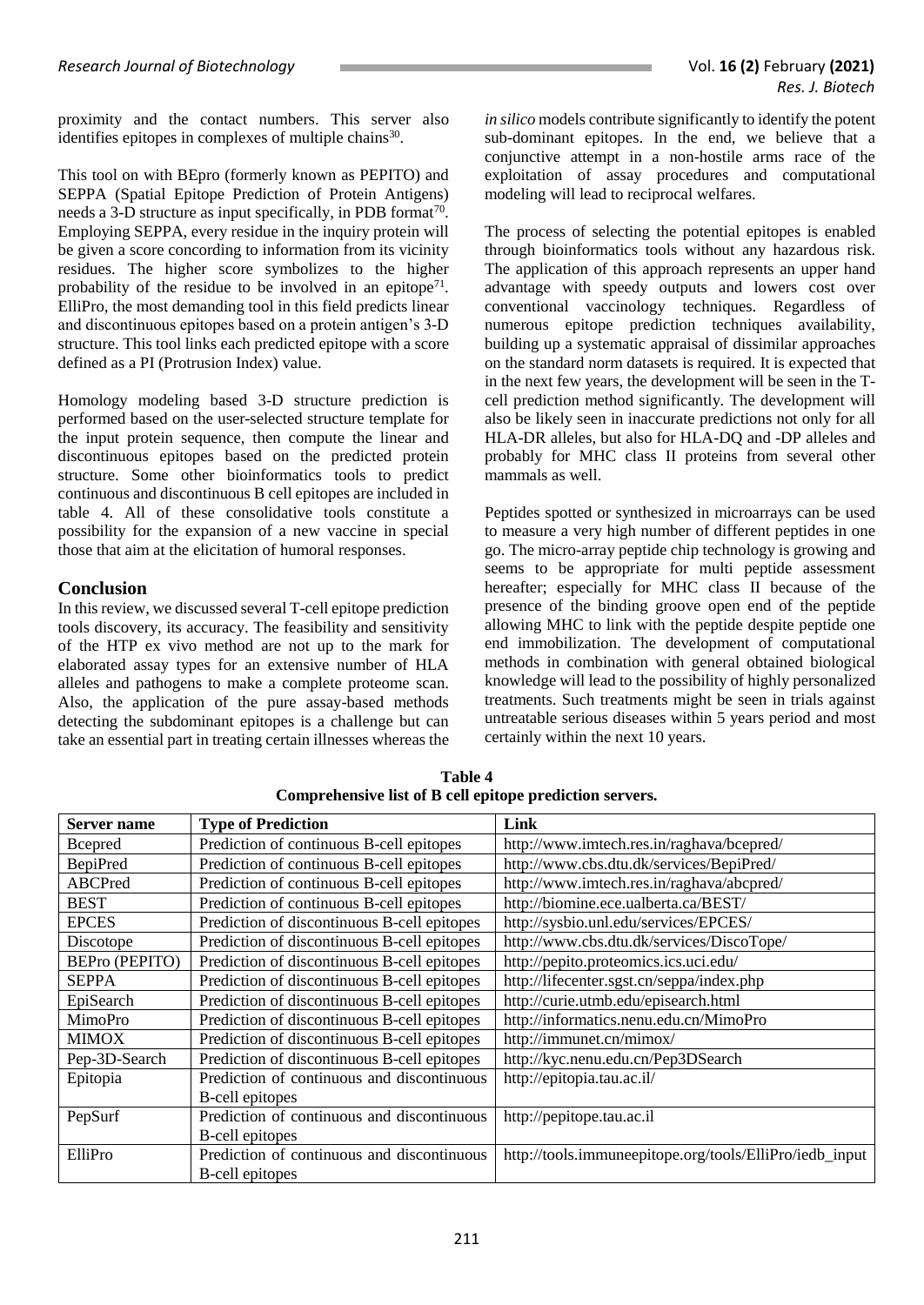# **References**

1. Amigorena S. and Savina A., Intracellular mechanisms of antigen cross presentation in dendritic cells, *Curr Opin Immunol.*, **22**,109–117 **(2010)**

2. Bui H.H., Sidney J., Peters B., Sathiamurthy M., Sinichi A., Purton K.A., Mothe B.R., Chisari F.V., Watkins D.I. and Sette A., Automated generation and evaluation of specific MHC binding predictive tools: ARB matrix applications, *Immunogenetics*, **57**, 304–314 **(2005)**

3. Buus S., Lauemoller S.L., Worning P., Kesmir C., Frimurer T., Corbet S., Fomsgaard A., Hilden J., Holm A. and Brunak S., Sensitive quantitative predictions of peptide-MHC binding by a 'Query by Committee' artificial neural network approach, *Tissue Antigens,* **62**, 378–384 **(2003)**

4. Bhasin M. and Raghava G.P., A hybrid approach for predicting promiscuous MHC class I restricted T cell epitopes, *J Biosci.*, **32,** 31–42 **(2007)**

5. Cantor J.R., Yoo T.H., Dixit A., Iverson B.L., Forsthuber T.G. and Georgiou G., Therapeutic enzyme deimmunization by combinatorial T-cell epitope removal using neutral drift, Proc Natl Acad Sci., USA, **108**, 1272–1277 **(2011)**

6. Chemali M., Radtke K., Desjardins M. and English L., Alternative pathways for MHC class 1 presentation: a new function for autophagy, *Cell Mol Life Sci*., **68**, 1533–1541 **(2011)**

7. Conus S. and Simon H.U., Cathepsins and their involvement in immune responses, *Swiss Med Wkly*, **140**, w13042 **(2010)**

8. Call M.J., Small molecule modulators of MHC class 2 antigen presentation: mechanistic insights and implications for therapeutic application, *Mol Immunol.*, **48**, 1735–1743 **(2011)**

9. Cui J., Han L.Y., Lin H.H., Tang Z.Q., Jiang L., Cao Z.W. and Chen Y.Z., MHC-BPS: MHC-binder prediction server for identifying peptides of flexible lengths from sequence-derived physicochemical properties, *Immunogenetics*, **58**, 607–613 **(2006)**

10. De Groot A.S. and Moise L., New tools, new approaches and new ideas for vaccine development, *Expert Rev Vaccine*, **6**, 125–7 **(2007)**

11. Donnes P. and Kohlbacher O., SVMHC: a server for prediction of MHC-binding peptides, *Nucleic Acids Res.,* **23**, W194–197 **(2006)**

12. De Luca D.S., Khattab B. and Blasczyk R., A modular concept of HLA for comprehensive peptide binding prediction, *Immunogenetics,* **59**, 25–35 **(2007)**

13. De Lisi C. and Berzofsky J.A., T-cell antigenic sites tend to be amphipathic structures, *PNAS,* **82**, 7048–52 **(1985)**

14. Del Val M., Iborra S., Ramos M. and Lázaro S., Generation of MHC class 1 ligands in the secretory and vesicular pathways, *Cell Mol Life Sci.*, **68**, 1543–1552 **(2011)**

15. Dragovic S.M. et al, Proteasomes, TAP and endoplasmic reticulum-associated aminopeptidase associated with antigen processing control CD4+ Th cell responses by regulating indirect presentation of MHC class 2-restricted cytoplasmic antigens, *J Immunol.,* **186(12)**, 6683–6692 **(2011)**

16. EL-Manzalawy Y. and Honavar V., Recent advances in B-cell epitope prediction methods, *Immun Res*., **6**, 1–9 **(2010)**

17. El-Manzalawy Y. and Honavar V., A framework for developing epitope prediction tools, In Proceedings of the first ACM international conference on bioinformatics and computational biology, ACM, 660–2 **(2010)**

18. Falk K., Rotzschke O., Stevanovic S., Jung G. and Rammensee H.G., Allele-specific motifs revealed by sequencing of selfpeptides eluted from MHC molecules, *Nature*, **351,** 290–6 **(1991)**

19. Guan P., Hattotuwagama C.K., Doytchinova I.A. and Flower D.R., MHCPred 2.0: an updated quantitative T-cell epitope prediction server, *Appl Bioinformatics,* **5**, 55–61 **(2006)**

20. Greenbaum J.A. et al, Towards a consensus on datasets and evaluation metrics for developing B-cell epitope prediction tools, *J Mol Recognit.,* **20**, 75–82 **(2007)**

21. Huang J. and Honda W., CED: a conformational epitope database, *BMC Immunol.,* **7,** 7 **(2006)**

22. Hansel T.T., Kropshofer H., Singer T., Mitchell J.A. and George A.J., The safety and side effects of monoclonal antibodies, *Nat Rev Drug Discov.,* **9**, 325–338 **(2010)**

23. He Y., Rappuoli R., De Groot A.S. and Chen R., Emerging vaccine informatics, *J Biomed Biotechnol*., **2010**, 1–26 **(2010)**

24. Hoof I. et al, NetMHCpan, a method for MHC class 1 binding prediction beyond humans, *Immunogenetics,* **61**, 1–13 **(2009)**

25. Hakenberg J., Nussbaum A.K., Schild H., Rammensee H.G., Kuttler C., Holzhutter H.G., Kloetzel P.M., Kaufmann S.H. and Mollenkopf H.J., MAPPP: MHC class I antigenic peptide processing prediction, *Appl Bioinformatics*, **2**, 155–158 **(2003)** 

26. Hertz T. and Yanover C., PepDist: a new framework for protein-peptide binding prediction based on learning peptide distance functions, *BMC Bioinformatics,* **7**, S3 **(2006)**

27. James E.A., La Fond R., Durinovic-Bello I. and Kwok W., Visualizing antigen specific CD4+ T cells using MHC class 2 tetramers, *J Vis Exp.,* **6(25)**, 1167 **(2009)**

28. Jojic N., Reyes-Gomez M., Heckerman D., Kadie C. and Schueler-Furman O., Learning MHC I–peptide binding, *Bioinformatics,* **22**, e227–235 **(2006)**

29. Jorgensen K.W., Buus S. and Nielsen M., Structural properties of MHC class 2 ligands, implications for the prediction of MHC class 2 epitopes, *PLoS One,* **5**, e15877 **(2010)**

30. Kringelum J.V., Lundegaard C., Lund O. and Nielsen M., Reliable B cell epitope predictions: impacts of method development and improved benchmarking, *Plos Comput Biol.,* **8**, 12 **(2012)**

31. Lundegaard C., Lund O., Kesmir C., Brunak S. and Nielsen M., Modeling the adaptive immune system: predictions and simulations, *Bioinformatics,* **23**, 3265–3275 **(2007)**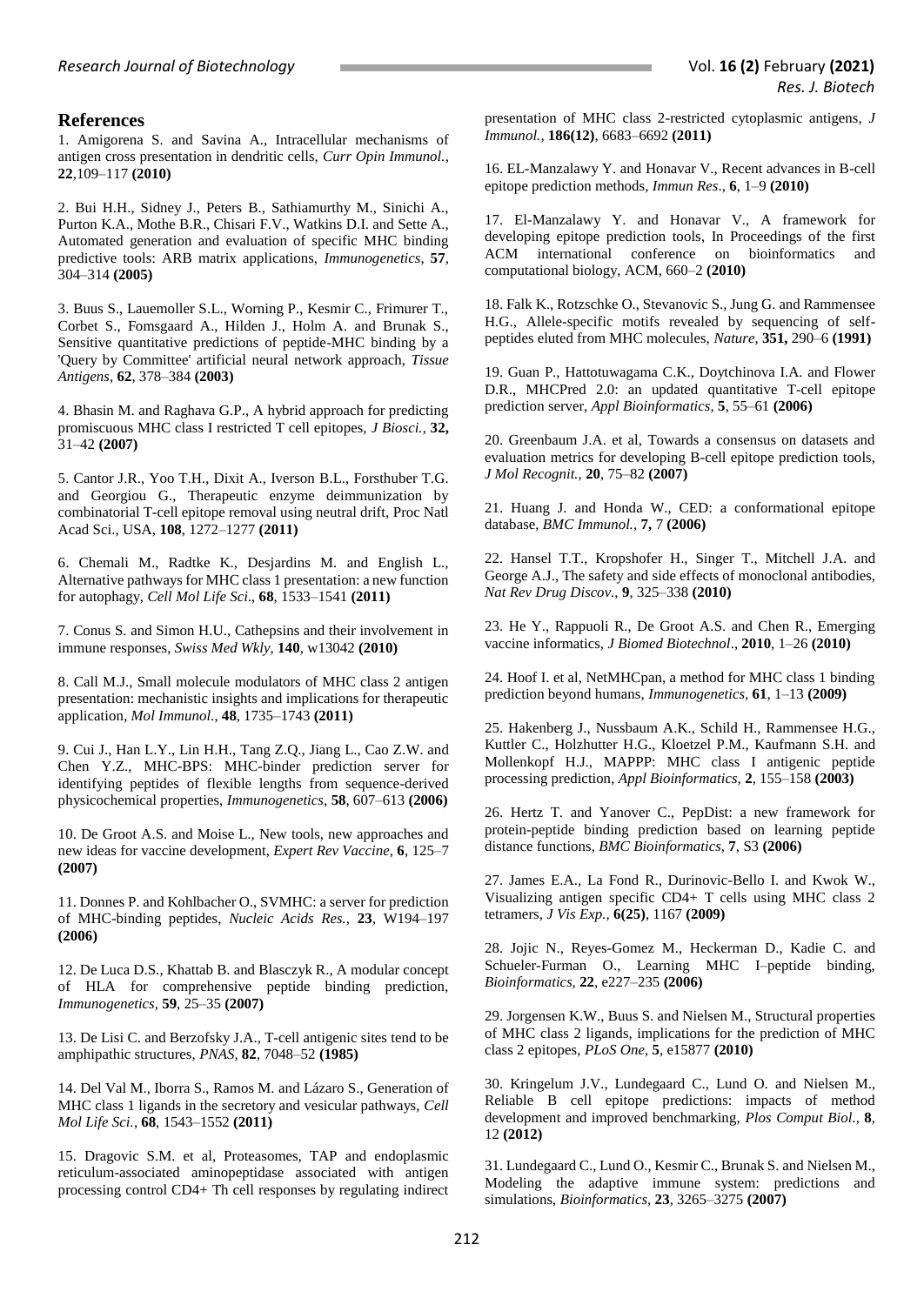32. Landsverk O.J., Bakke O. and Gregers T.F., MHC II and the endocytic pathway: regulation by invariant chain, *Scand J Immunol.,* **70**, 184–193 **(2009)**

33. Larsen M.V., Nielsen M., Weinzierl A. and Lund O., TAPindependent MHC class 1 presentation, *Curr Immunol Rev.*, **2**, 233–245 **(2006)**

34. Lundegaard C., Lund O. and Nielsen M., Accurate approximation method for prediction of class I MHC affinities for peptides of length 8, 10 and 11 using prediction tools trained on 9mers, *Bioinformatics,* **24**, 1397–8 **(2008)**

35. Lundegaard C., Hoof I., Lund O. and Nielsen M., State of the art and challenges in sequence based T-cell epitope prediction, *Immunome Res.,* **6(Suppl 2)**, S3 **(2010)**

36. McMurry J., Sbai H., Gennaro M.L., Carter E.J., Martin W. and De Groot A.S., Analyzing Mycobacterium tuberculosis proteomes for candidate vaccine epitopes, *Tuberculosis,* **85**, 95–105 **(2005)**

37. Mester G., Hoffmann V. and Stevanovi S., Insights into MHC class 1 antigen processing gained from large-scale analysis of class 1 ligands, *Cell Mol Life Sci.*, **68**, 1521–1532 **(2011)**

38. Münz C., Enhancing immunity through autophagy, *Ann Rev Immunol.,* **27**, 423–449 **(2009)**

39. Nielsen M. et al, NetMHCpan, a method for quantitative predictions of peptide binding to any HLA-A and -B locus protein of known sequence, *PLoS One,* **2**, e796 **(2007)**

40. Nielsen M., Lund O., Buus S. and Lundegaard C., MHC class 2 epitope predictive algorithms, *Immunology,* **130**, 319–328 **(2010)**

41. Nielsen M., Lundegaard C., Worning P., Lauemoller S.L., Lamberth K., Buus S., Brunak S. and Lund O., Reliable prediction of T-cell epitopes using neural networks with novel sequence representations, *Protein Sci.,* **12**, 1007–1017 **(2003)**

42. Nielsen M., Lundegaard C., Worning P., Hvid C.S., Lamberth K., Buus S., Brunak S. and Lund O., Improved prediction of MHC class I and class II epitopes using a novel Gibbs sampling approach, *Bioinformatics,* **20**, 1388–1397 **(2004)**

43. Nielsen M., Justesen S., Lund O., Lundegaard C. and Buus S., NetMHCIIpan-2.0- improved pan-specific HLA-DR predictions using a novel concurrent alignment and weight optimization training procedure, *Immunome Res.*, **6**, 9 **(2010)**

44. Ottenhoff T.H. et al, First in humans: a new molecularly defined vaccine shows excellent safety and strong induction of long-lived Mycobacterium tuberculosis-specific Th1-cell like responses, *Hum Vaccin.*, **6**, 1007–1015 **(2010)**

45. Peters B. et al, A community resource benchmarking predictions of peptide binding to MHC-I molecules, *PLoS Comput Biol.,* **2**, e65 **(2006)**

46. Peters B. et al, The immune epitope database and analysis resource: from vision to blueprint, *PLoS Biol.,* **3**, e91 **(2005)**

47. Parker K.C., Bednarek M.A. and Coligan J.E., Scheme for ranking potential HLA-A2 binding peptides based on independent binding of individual peptide side-chains, *J Immunol.,* **152**, 163– 175 **(1994)**

48. Peters B., Tong W., Sidney J., Sette A. and Weng Z., Examining the independent binding assumption for binding of peptide epitopes to MHC-I molecules, *Bioinformatics*, **19**, 1765– 1772 **(2003)**

49. Pulendran B. and Ahmed R., Immunological mechanisms of vaccination, *Nat Immunol.*, **12**, 509–517 **(2011)**

50. Pontoppidan-Larsen J.E., Lund O. and Nielsen M., Improved method for predicting linear B-cell epitopes, *Immun Res.,* **2**, 2 **(2006)**

51. Peters B. and Sette A., Generating quantitative models describing the sequence specificity of biological processes with the stabilized matrix method, *BMC Bioinformatics,* **6**, 132 **(2005)**

52. Rötzschke O., Falk K., Stevanovic´ S., Jung G., Walden P. and Rammensee H.G., Exact prediction of a natural T cell epitope, *Eur J Immunol.,* **21**, 2891–4 **(1991)**

53. Reche P.A. and Reinherz E.L., Prediction of peptide-MHC binding using profiles, *Methods Mol Biol*., **409**, 185–200 **(2007)**

54. Roder G. et al, The outermost N-terminal region of tapasin facilitates folding of major histocompatibility complex class 1, *Eur J Immunol.*, **39**, 2682–2694 **(2009)**

55. Roder G., Geironson L., Rasmussen M., Harndahl M., Buus S. and Paulsson K.M., Tapasin discriminates peptide-HLA-A\*02:01 complexes formed with natural ligands, *The Journal of Biological Chemistry,* **286**, 20547-20557 **(2011)**

56. Rammensee H., Bachmann J., Emmerich N.P., Bachor O.A. and Stevanovic S., SYFPEITHI: database for MHC ligands and peptide motifs, *Immunogenetics,* **50**, 213–219 **(1999)**

57. Reche P.A., Glutting J.P. and Reinherz E.L., Prediction of MHC class I binding peptides using profile motifs, *Hum Immunol.*, **63**, 701–709 **(2002)**

58. Sette A. and Peters B., Immune epitope mapping in the postgenomic era: lessons for vaccine development, *Curr Opin Immunol.*, **19**, 106–110 **(2007)**

59. Söllner J. et al, Concept and application of a computational vaccinology workflow, *Immunome Res.*, **6(Suppl 2)**, S7 **(2010)**

60. Star B. et al, The genome sequence of Atlantic cod reveals a unique immune system, *Nature*, **477**, 207–210 **(2011)**

61. Sijts E.J. and Kloetzel P.M., The role of the proteasome in the generation of MHC class 1 ligands and immune responses, *Cell Mol Life Sci.*, **68**, 1491–1502 **(2011)**

62. Schueler-Furman O., Altuvia Y., Sette A. and Margalit H., Structure-based prediction of binding peptides to MHC class I molecules: application to a broad range of MHC alleles, *Protein Sci.*, **9**, 1838–1846 **(2000)**

63. Singh H. and Raghava G.P., ProPred1: prediction of promiscuous MHC Class-I binding sites, *Bioinformatics,* **19**, 1009–1014 **(2003)**